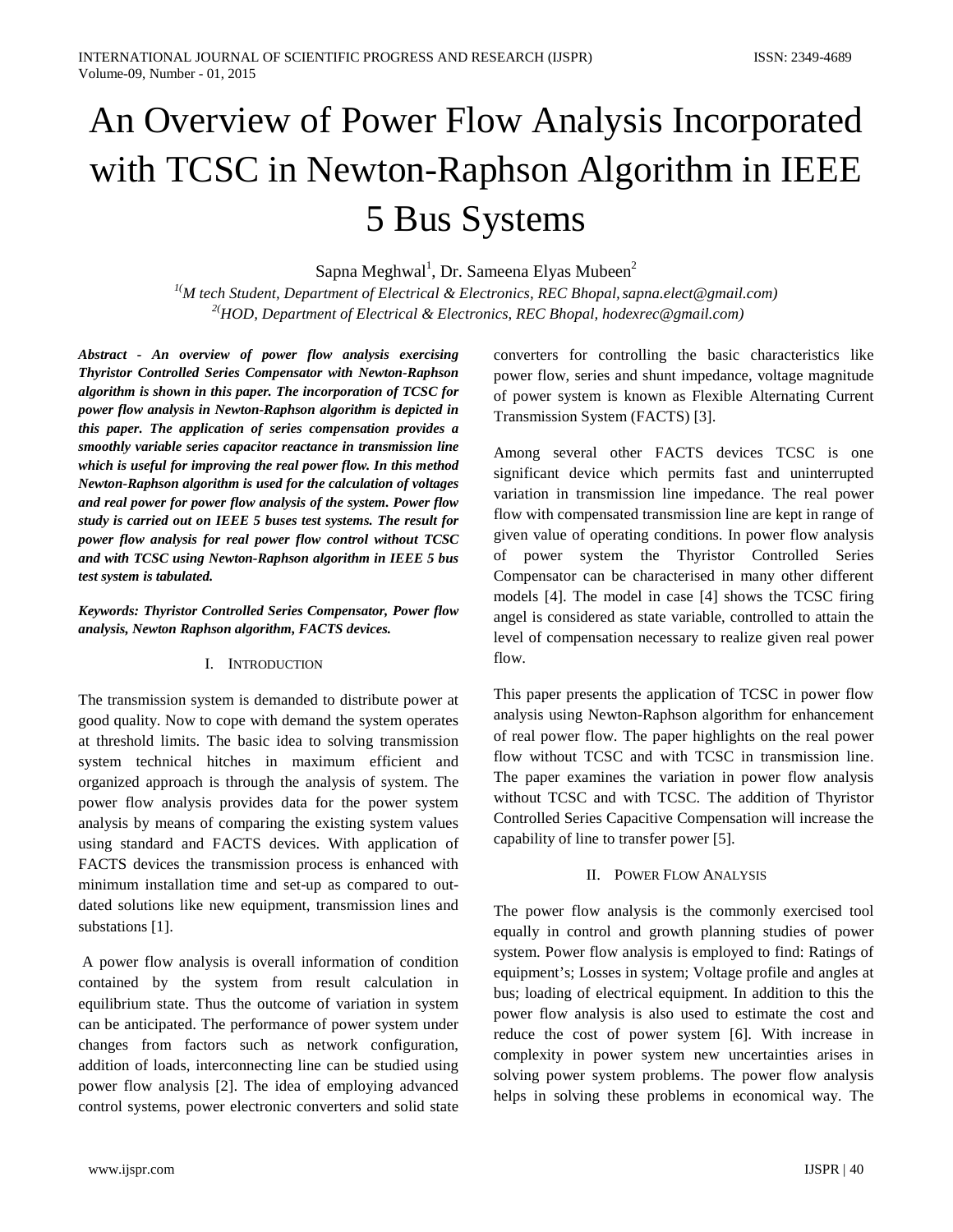different system parameters are represented by set of nonlinear equations. These equations are solved using different methods such as Gauss-Seidal method, NR method and fastdecoupled method. The Newton-Raphson algorithm is used to solve the system equations formed by control action of devices compiled with power flow equations.

#### III. FACTS

In the present scenario of increasing demand of electrical energy the ancient methods of improving transmission system are replaced by Flexible AC Transmission System (FACTS). The basic concept of FACTS technology is to transfer power over long distances in more efficient way by controlling the different parameters of transmission system [3]. The references [7] – [14] show many other features, and applications of FACTS devices.

One simple approach of classifying FACTS devices is by means of parameters controlled by any device, e.g. real power flow can be controlled using TCSC and voltage control using SVC or STATCOM. Thus FACTS devices can be classified as [7]:

- 1. Series type
- 2. Shunt type
- 3. Series and Shunt type
- 4. Series and Series type

The above classification of FACTS devices also indicate that all series type devices inject voltage in series with line and all shunt type devices inject current at point of connection into the system. Some significant types of FACTS devices are [3]:

- 1. Static Var Compensator (SVC),
- 2. Static Synchronous Compensator (STATCOM),
- 3. Thyristor Controlled Series Compensator (TCSC),
- 4. Thyristor Controlled Series Reactor (TCSR),
- 5. Interline Power Flow Controller (IPFC),
- 6. Unified Power Flow Controller (UPFC).

FACTS devices consequently have several advantages such as [11]:

1. Increase in stability of transmission system by increasing the transfer capability of long transmission lines.

2. Increase in uninterrupted power supply by reducing the chances of voltage dip and frequency variation.

3. These devices are also environmental friendly by reducing the requirement of new transmission line for enhanced power supply.

4. Offers more flexibility and economic benefits by reducing time of installation and utilizing the present installation in a more efficient way.

The demonstration and use of first generation of FACTS devices were started in 1974 in Nebraska. In India the use of FACTS devices is introduced in the year 2000 in Northern Grid on 400 kV line between Ballabghar (Haryana) and Kanpur (U.P.) using Fixed Series Compensation (FSC) and Thyristor Controlled Series Compensator (TCSC) [10].

#### IV. TCSC

Thyristor Controlled Series Compensator (TCSC) is a FACTS device used to control the real power flow or the line current in transmission line by changing its series reactance employing thyristor. Thus the constant change in transmission line impedance keeps the real power flow in transmission line at given range. TCSC is a transmission system approach utilizing the consistent and high-speed thyristor based high-speed power electronics controllers [14].



Fig. 1 Basic circuit of TCSC

In Fig. 1, Thyristor Controlled Reactor (TCR) is a variable reactor connected across a series capacitor bank forms a capacitive reactance compensator to allow a smoothly variable series capacitor reactance in transmission line. In a real TCSC system it consists of a cascaded group of TCSC units with a fixed-series capacitor [3]. For power flow analysis incorporating TCSC different network parameters are required to be calculated thus the modelling of TCSC is needed. Some known techniques of modelling TCSC are (1) power flow modelling, (2) variable impedance modelling and (3) firing angle modelling [12].

## V. CASE STUDY

For power flow analysis by Newton-Raphson algorithm consider a standard IEEE 5 bus test system. To study the performance of TCSC device the IEEE 5 bus system is verified with TCSC and without TCSC in the network. The bus data is tabulated in Table-1. In Table-1 the nodal voltage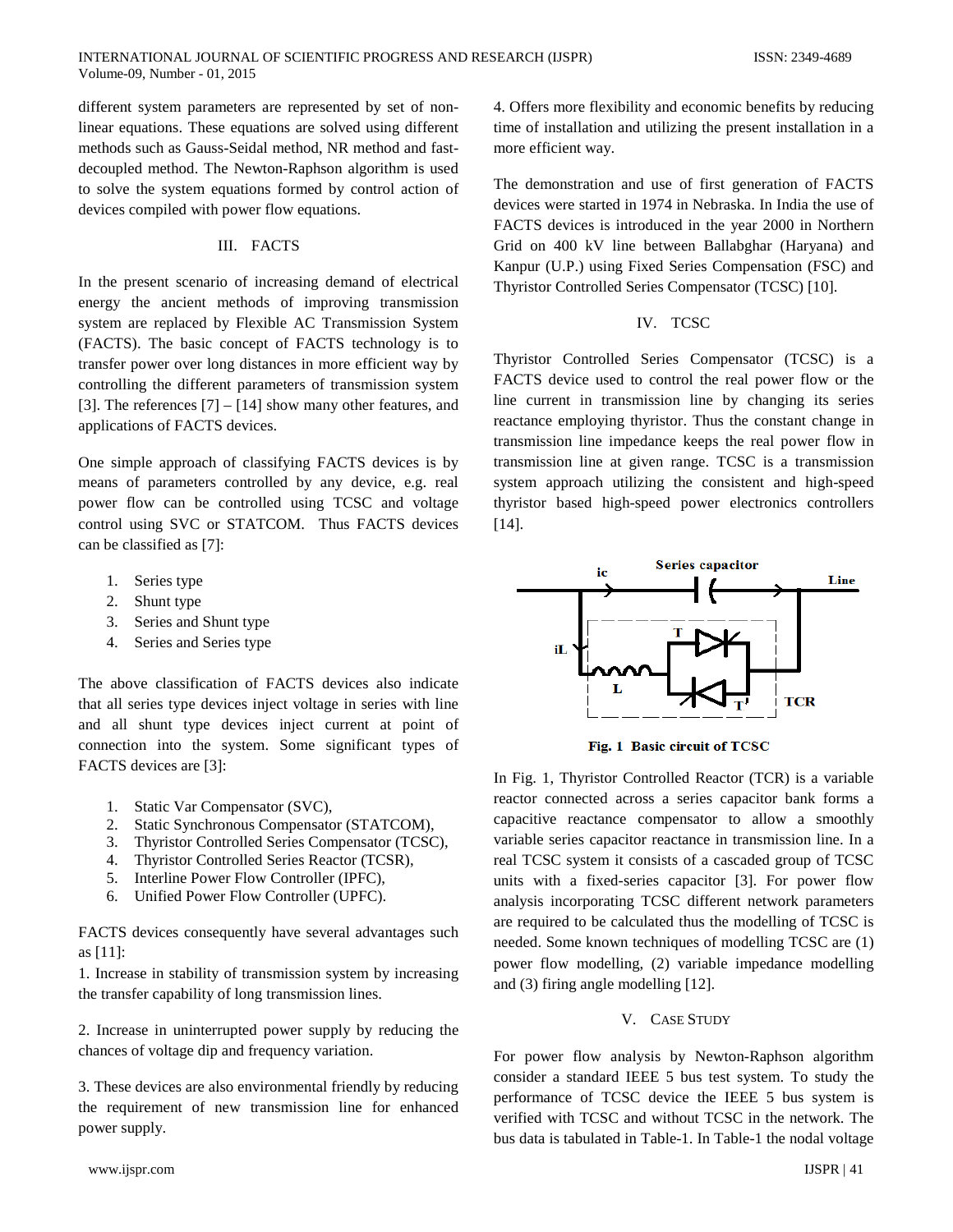magnitude and nodal voltage phase angle is given in per unit on MVA base of 100MVA and degree respectively.

| <b>Bus</b> | <b>Bus</b>  | <b>Nodal Voltage</b> |             | Load               |                      |
|------------|-------------|----------------------|-------------|--------------------|----------------------|
| No.        | <b>Type</b> | <b>VM</b><br>(p.u)   | VA<br>(deg) | <b>MW</b><br>(p.u) | <b>MVAR</b><br>(p.u) |
|            |             | 1.06                 |             |                    |                      |
|            | 2           | 1.00                 |             | 20                 | 10                   |
| 3          | 3           | 1.00                 |             | 45                 | 15                   |
|            | 3           | 1.00                 |             | 40                 | 05                   |
|            | 3           | 1.00                 |             | 60                 | 10                   |

TABLE 1. BUS DATA

The generator data is tabulated in Table-2. The number of generation bus is 3. The injected MVAR is zero.

| <b>BUS</b><br>No. | <b>PGEN</b><br><b>MW</b><br>(p.u) | <b>QGEN</b><br><b>MVAR</b><br>(p.u) | <b>QMAX</b><br>(p.u) | <b>QMIN</b><br>(p.u) |
|-------------------|-----------------------------------|-------------------------------------|----------------------|----------------------|
|                   |                                   |                                     | 50                   | $-50$                |
|                   | 40                                | 30                                  | 30                   | $-30$                |
|                   |                                   |                                     |                      |                      |
|                   |                                   |                                     |                      |                      |
|                   |                                   |                                     |                      |                      |

TABLE 2. GENERATOR DATA

The transmission line data is tabulated in Table-3. The transmission line resistance line reactance and line susceptance is given in per unit. The transmission line conductance is zero. Number of maximum iterations is 100.

| <b>Sending</b><br>End | Receiving<br>End | <b>Transmission</b><br>Line |                      |            |
|-----------------------|------------------|-----------------------------|----------------------|------------|
| <b>Bus</b>            | <b>Bus</b>       | R<br>(p.u)                  | $\mathbf x$<br>(p.u) | B<br>(p.u) |
|                       | 2                | 0.02                        | 0.06                 | 0.06       |
|                       | 3                | 0.08                        | 0.24                 | 0.05       |
| 2                     | 3                | 0.06                        | 0.18                 | 0.04       |
| 2                     |                  | 0.06                        | 0.18                 | 0.04       |
| 2                     | 5                | 0.04                        | 0.12                 | 0.03       |
| 3                     |                  | 0.01                        | 0.03                 | 0.02       |
|                       | 5                | 0.08                        | 0.24                 | 0.05       |

TABLE 3. LINE DATA

The result for power flow analysis for real power flow control using Newton-Raphson algorithm in IEEE 5 bus test system is tabulated in Table-4. The real power flow without TCSC and with TCSC is shown in Table-4. Thus the real power flow is increased.

TABLE 4. REAL POWER WITHOUT AND WITH TCSC

| Bus | <b>Real Power without TCSC</b>       | <b>Real Power with TCSC</b>          |  |
|-----|--------------------------------------|--------------------------------------|--|
| No. | $\mathbf{MW}(\mathbf{p}.\mathbf{u})$ | $\mathbf{MW}(\mathbf{p}.\mathbf{u})$ |  |
|     | 31.12                                | 34.50                                |  |

### VI. CONCLUSION

The paper presented an introduction of power flow analysis and FACTS devices. The paper depicts the improvement in real power flow in transmission line when TCSC is connected in the transmission system. Newton-Raphson power flow algorithm is used for the analysis. The algorithm is tested on IEEE 5 bus test system. The result for real power flow is observed both for without TCSC and with TCSC. Thus the study clearly shows the advantages of including the TCSC in the transmission system.

## **REFERENCES**

- [1] John J. Paserba, "How FACTS Controllers Benefit AC Transmission Systems", Proceedings of the Power Engineering Society General Meeting, IEEE, Vol. 02, pp. 1257-1262, June 2004.
- [2] John R. Smith, "Load Flow? What Can It Tell You?", IEEE Transactions on Industry Applications, Vol. IA-8, No. 6, pp. 728-734, Nov 1972.
- [3] N. G Hingorani, L. Gyugyi, "Understanding FACTS Concepts and Technology of Flexible AC Transmission Systems", IEEE Press, New York, 2000.
- [4] C. R. Fuerte-Esquivel, E. Acha, H Ambriz-Perez, "A Thyristor Controlled Series Compensator Model for the Power Flow Solution of Practical Power Networks", IEEE Transactions on power systems, Vol. 15, No. 1, pp. 58-64, Feb 2000.
- [5] C. R. Fuerte-Esquivel, E. Acha, "Newton-Raphson Algorithm for the Reliable Solution of Large Power Networks with Embedded FACTS Devices", Proceedings of the IEE, Gener. Transm. Distrib., Vol. 143, No. 5, pp. 447-454, Sept. 1996.
- [6] C. R. Fuerte-Esquivel, E. Acha, "A Newton-Type algorithm for the control of power flow in electrical power networks", IEEE Transactions on Power Systems, Vol. 12, No. 4, pp. 1474-1480, Nov. 1997.
- [7] Douglas J. Gotham, G. T. Heydt, "Power flow control and power flow studies for systems with FACTS devices", IEEE Transactions on power systems, Vol. 13, No. 1, pp. 60-65, Feb. 1998.
- [8] Thomas J. overbye, Doug Brown, "Use of FACTS devices for power system stability enhancement", Proceedings of the 36<sup>th</sup> Midwest Symposium on Circuits and Systems, IEEE, Vol. 02, pp. 1019-1022, Aug. 1993.
- [9] R. A. Mukhedkar, T. S. Davies, H. Nouri, "Influence of FACTS on power system voltage stability", Seventh International Conference on AC-DC power transmission, No. 485, pp. 350-354, Nov. 2001.
- [10] S. Mukhopadhyay, Ashoka K Tripathi, V K Prasher, K K Arya, "Application of FACTS in Indian Power System", Proceeding of IEEE, Transmission and Distribution Conference and Exhibition 2002: Asia Pacific. IEEE/PES, Vol. 01, pp. 237-242, Oct. 2002.